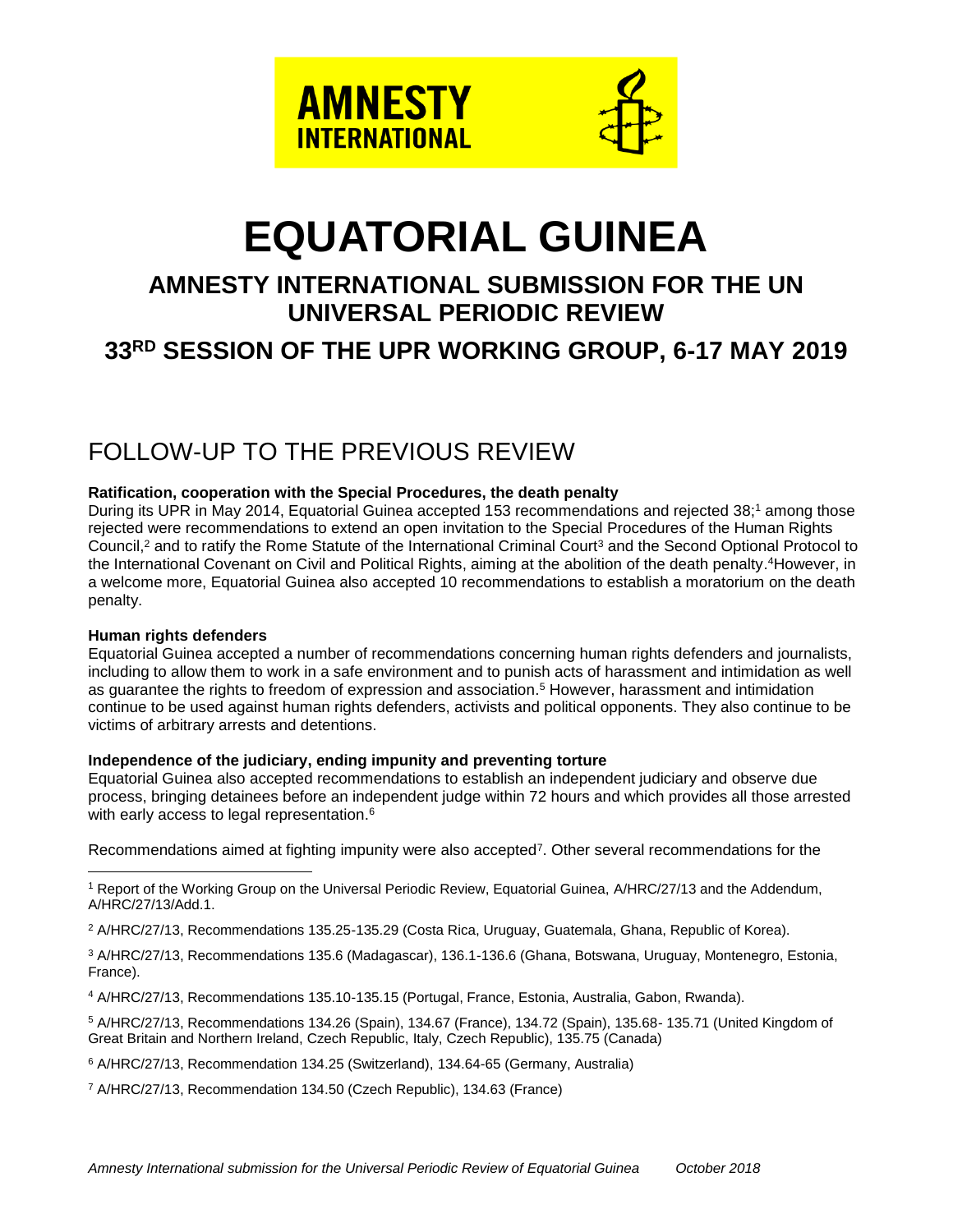prevention and punishment of torture were accepted.<sup>8</sup>

Since the last review no progress has been made in the implementation of any of these recommendations which affect the work of human rights defenders and activists.

# THE NATIONAL HUMAN RIGHTS FRAMEWORK

#### **Legal framework on NGOs**

Non-governmental organizations (NGOs) activities continue to be regulated by Law 1/1999, adopted 24 February 1999. According to national NGOs, this law places obstacles on their independence, functioning and development, including by imposing financial constraints which limit their capacity to receive donations from abroad which, in turn, prevent NGOs from carrying out their activities. The registration process for NGOs is also an obstacle because there is no set timeframe for the government response to registration request from an NGO. This means that NGOs are unable to carry out their work within existing legal framework.

In his 9 January 2003 report of the mission to Equatorial Guinea, the Special Rapporteur on the right to freedom of opinion and expression<sup>9</sup> had already stated that the Law 1/1999 regulating non-governmental organizations needed to be reviewed and brought in line with international human rights standards relating to the rights to freedom of opinion and expression and association.

In 2015, the Coordination for Civil Society *(Coordinadora de la Sociedad Civil)* submitted a new draft NGO law to the Minister of Interior. More than three years later, NGOs are still waiting for information about the status of their proposal. However, according to information which has recently been released by official sources a new NGO law has been sent to Parliament; however, NGOs have not been informed or consulted.<sup>10</sup>

## HUMAN RIGHTS SITUATION ON THE GROUND

#### **Human rights defenders and activists**

Since its last review in 2014, harassment, intimidation and arbitrary detention of human rights defenders, activists and members of the opposition have continued. The rights to freedom of expression, association and peaceful assembly have been unduly restricted, including by suspending activities of civil society organizations and beating and unlawfully arresting and detaining people who seek to exercise their right to peaceful assembly.

Below Amnesty International highlights a number of cases of human rights defenders and activists who have been victims of human rights violations, including ill-treatment and arbitrary detention. These cases illustrate the pattern of repression that human rights defenders and activists face in Equatorial Guinea at the hands of the authorities.

#### **Celestino Okenve, coordinator of the Solidarity Forum for Equatorial Guinea and Antonio Nguema**

Celestino Okenve is a retired economics professor from the Universidad Politécnica de Madrid. He is also the coordinator of the Solidarity Forum for Equatorial Guinea and a well-known blogger and political activist.<sup>11</sup> On 14 January 2015, Celestino was arrested without a warrant by a group of about seven police officers while

 $\overline{a}$ <sup>8</sup> A/HRC/27/13, Recommendations 134.60/62/63/64 (Canada, United States of America, France, Germany)

<sup>9</sup> Report submitted by Mr. Ambeyi Ligabo, Special Rapporteur on the right to freedom of opinion and expression, Addendum Mission to Equatorial Guinea, E/CN.4/2003/67/Add.2, 9 January 2003, [https://documents-dds](https://documents-dds-ny.un.org/doc/UNDOC/GEN/G03/100/35/PDF/G0310035.pdf?OpenElement)[ny.un.org/doc/UNDOC/GEN/G03/100/35/PDF/G0310035.pdf?OpenElement](https://documents-dds-ny.un.org/doc/UNDOC/GEN/G03/100/35/PDF/G0310035.pdf?OpenElement)

<sup>&</sup>lt;sup>10</sup> Amnesty International telephone interview with an Equatorial Guinean Human Rights Defender, 4 September 2018 (Name withheld for security reasons).

<sup>11</sup> Amnesty International UA: 24/15, Equatorial Guinea: Three detainees should be released, Index: AFR 24/001/2015, 29 January 2015, <https://www.amnesty.org/en/documents/afr24/0001/2015/en/>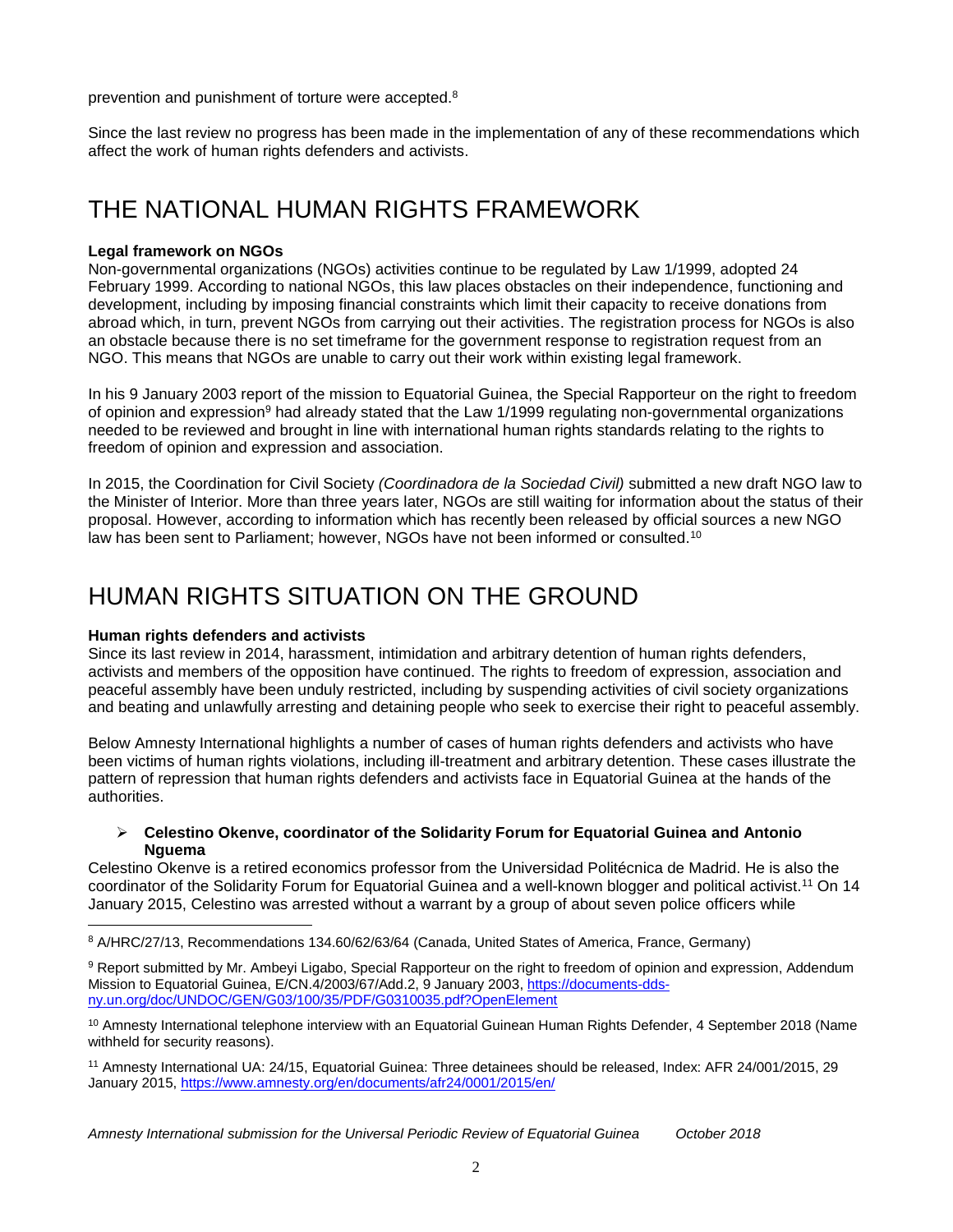distributing pamphlets in the mainland city of Bata, Littoral Province. The pamphlets were calling for the boycott of the Africa Cup of Nations, which opened on 17 January 2015 in Equatorial Guinea. He was arrested on the orders of the provincial governor of Wele Nzaz, who had seen him distributing the leaflets and told him that what he was doing was against the President. When he asked about the reason for this arrest he was hit by one of the police officers.

Subsequently the police also arrested Antonio Nguema, a former student of Okenve, when he inquired about the reason for Okenve's arrest. Both men were taken to Bata Central Police Station. Once at the police station, Okenve asked again about the reason for his arrest and was again hit by a police officer. The two men were arbitrarily detained for over two weeks without charge and with restricted access to a lawyer, before being released.

#### **Joaquin Elo Ayeto, member of the Coordination of the Somos+ Platform and the Executive Commission of the political party Convergence for Social Democracy (***Convergencia Para la Democracia Social***), CPDS**

Joaquin Elo Ayeto has been detained several times, including once in Black Beach Prison. On 29 November 2016, two military officers brutally beat Joaquin Elo after he had posted an online article about the refusal by one of the officers to pay a road toll.<sup>12</sup>

After this incident Joaquin Elo went straight to the court to file a complaint against the two officers. He was told by a judge that his articles were giving the country a bad image. He was sent to Black Beach Prison in Malabo where he spent over a month. For the first five days of his detention he was held in isolation; subsequently he had access to some of his family and friends. When the judicial year resumed the magistrate decided to release him. He has never been told why he was sent to jail.

Joaquin Elo is also a member of the Coordination of the Somos+, a civil society platform of around 15 young men and women aiming to challenge injustices affecting young people. The platform was established to enable young people to respond to the arbitrary arrests of some of their peers during the Africa Cup of Nations in 2015.

On 27 June 2017 Joaquin Elo was again arrested.<sup>13</sup> Earlier, Joaquin Elo and others from Somos+ had taken part in an event calling for justice for the killing of a young taxi driver, Jose Vidal Ndoing Micha, allegedly by the army. Two hours later, the police arrived at Joaquin Elo's home with a judicial warrant and he was taken to the Ministry of Security where he was interrogated and then sent to a cell. A week later he was released.

#### **Enrique Asumu and Alfredo Okenve, president and vice president of the Center for Development Studies and Initiatives (CEID)**

On 17 April 2017, the police detained human rights defenders Enrique Asumu and Alfredo Okenve. <sup>14</sup> Their detention exceeded the 72-hour period permitted by law.

The day before, on 16 April 2017, the authorities had prevented Asumu from boarding a flight from the capital Malabo to the city of Bata, claiming they were acting on the orders of the Minister of National Security. The National Security Minister interrogated the two men for more than five hours.

The police allowed colleagues and family members to visit Asumu and Okenve and granted them access to their lawyers. However, they were not brought before a judge within 24 hours, as provided for by law, nor were they charged.

In March 2016, the Ministry of the Interior ordered the Center for Development Studies and Initiatives to suspend

*Amnesty International submission for the Universal Periodic Review of Equatorial Guinea October 2018*

 $\overline{a}$ 

<sup>&</sup>lt;sup>12</sup> EG JUSTICE, Opposition Leader Detained and Beaten, 15 December 2016, [http://www.egjustice.org/post/opposition](http://www.egjustice.org/post/opposition-leader-detained-and-beaten)[leader-detained-and-beaten](http://www.egjustice.org/post/opposition-leader-detained-and-beaten)

<sup>13</sup> ASODEGUE, Detenido Joaquín Elo Ayeto, fundador de la asociación Somos+. Comunicado de prensa de CPDS, 29 junio 2017[, http://www.asodeguesegundaetapa.org/detenido-joaquin-elo-ayeto-fundador-de-la-asociacion-somos-comunicado-de](http://www.asodeguesegundaetapa.org/detenido-joaquin-elo-ayeto-fundador-de-la-asociacion-somos-comunicado-de-prensa-de-cpds/)[prensa-de-cpds/](http://www.asodeguesegundaetapa.org/detenido-joaquin-elo-ayeto-fundador-de-la-asociacion-somos-comunicado-de-prensa-de-cpds/)

<sup>14</sup> Amnesty International, EG JUSTICE and Human Rights Watch: Equatorial Guinea: Free Human Rights Defenders, 21 April 2017,<https://www.amnesty.org/en/latest/news/2017/04/equatorial-guinea-free-human-rights-defenders/>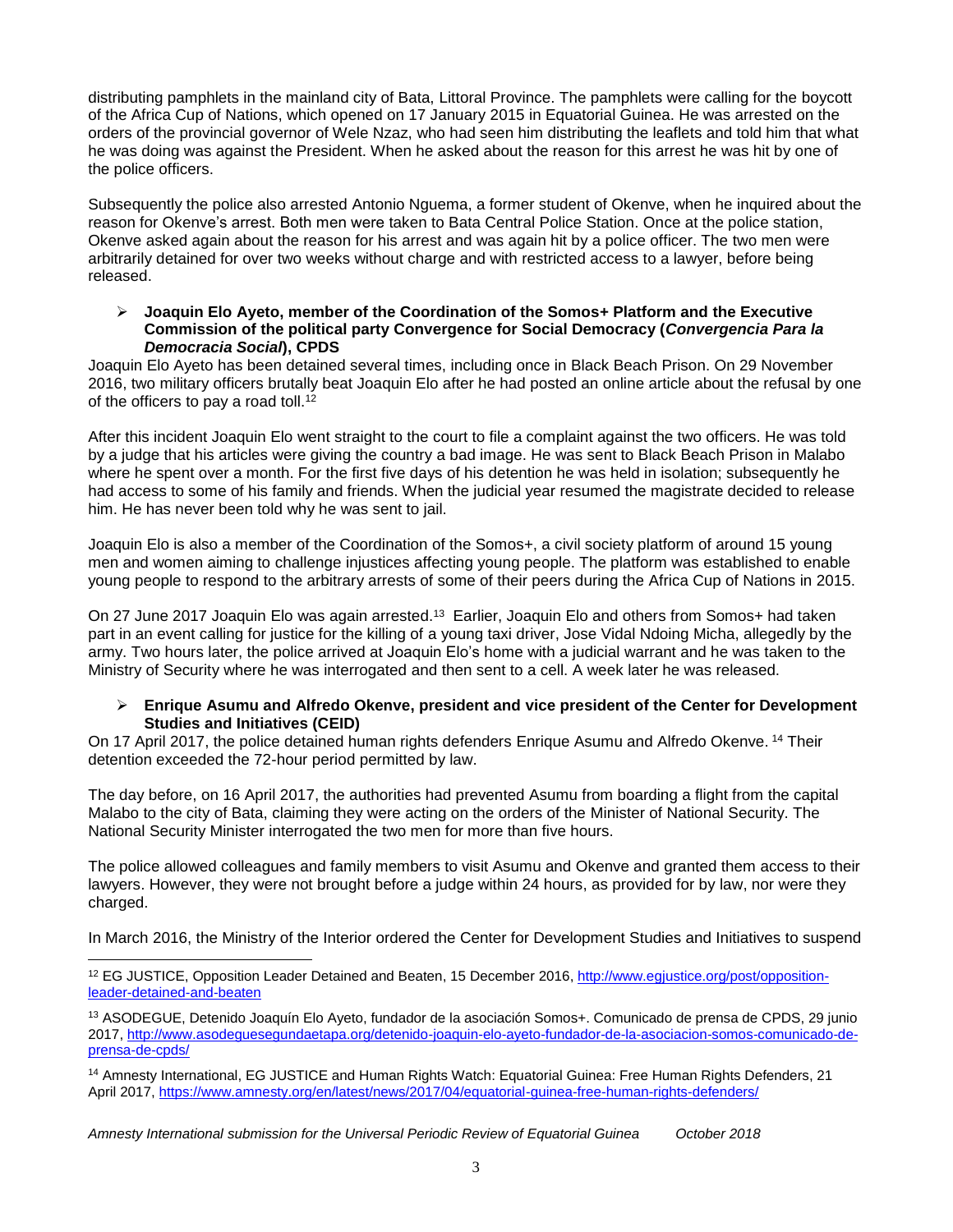its activities indefinitely and under the threat of 10 million CFA francs (US\$16,000) fine for violating this order.

#### **Ramón Esono Ebalé, cartoonist and activist**

Ramón Esono Ebalé is an Equatorial Guinean cartoonist and activist, who has been living abroad for several years. His work is critical of the human rights situation in Equatorial Guinea. He returned to his country on 29 August 2017 to renew his passport.

On 16 September 2017 Ramón was arrested when leaving a restaurant with two Spanish nationals. The three of them were handcuffed, had their mobile phones confiscated and were taken to the Office against Terrorism and Dangerous Activities at the Central Police Station.<sup>15</sup> They were questioned by more than a dozen security agents, regarding their reason for being in the country and the relationship among them. The two Spanish nationals were released, while Ramón continued to be questioned about his cartoons being critical of President Teodoro Obiang and his government. A few days later Ramón was sent to the Black Beach Prison in Malabo where he spent more than two months before being charged on 7 December 2017 with "counterfeiting money". On 27 February 2018, Ramón was tried in Malabo after more than five months in pre-trial detention. The charge of "counterfeiting money" was dropped when the main witness retracted his testimony against Ramón and admitted that he had been asked to accuse Ramón of counterfeiting activities.

On 31 January 2018, the Special Rapporteur on Freedom of Expression and Access to Information in Africa sent a letter of appeal to the president in which he requested clarification of the allegations against Ramón Esono Ebalé and suggested that they may constitute a violation of the African Charter on Human and Peoples' Rights.<sup>16</sup>

Ramón Esono was released from the Black Beach Prison eight days later, on 7 March 2018, and the charges against him were dropped.<sup>17</sup> However, he was not able to leave Equatorial Guinea until 28 May 2018, when he finally received his new passport.<sup>18</sup>

### RECOMMENDATIONS FOR ACTION BY THE STATE UNDER REVIEW

#### **Amnesty International calls on the government of Equatorial Guinea to:**

#### *National legislation*

- Adopt and implement legislation which recognizes and protects the human rights of human rights defenders;
- Repeal or amend legislation that may place obstacles in the way of legitimate activities to promote and defend human rights, including with regard to the rights to freedom of expression, peaceful assembly and association;
- Immediate reform of Law 1/1999 regulating NGOs, including in line with the recommendations by NGOs, in order to facilitate their registration and enable their full and independent functioning.

#### *National human rights framework*

Create an independent national human rights institution in line with the Paris Principles and which is fully

<sup>16</sup> African Commission on Human and Peoples' Rights, Press Statement on the Letter of Appeal issued to the Republic of Equatorial Guinea, 2 February 2018,<http://www.achpr.org/press/2018/02/d385/>

<sup>17</sup> Amnesty International, Equatorial Guinea: Further information: Cartoonist released after charges dropped: Ramón Esono Ebalé, 9 March 2018, Index number: AFR 24/8000/2018,<https://www.amnesty.org/en/documents/afr24/8000/2018/en/>

<sup>18</sup>Amnesty International, Equatorial Guinea: Further information: Cartoonist and activist able to leave the country: Ramón Esono Ebalé, 5 June 2018, Index number: AFR 24/8524/2018,<https://www.amnesty.org/en/documents/afr24/8524/2018/en/>

 $\overline{a}$ <sup>15</sup>Amnesty International, Equatorial Guinea: Detained cartoonist facing trumped up charges: Ramón Esono Ebalé, 22 September 2017, Index number: AFR 24/7135/2017,<https://www.amnesty.org/en/documents/afr24/7135/2017/en/>